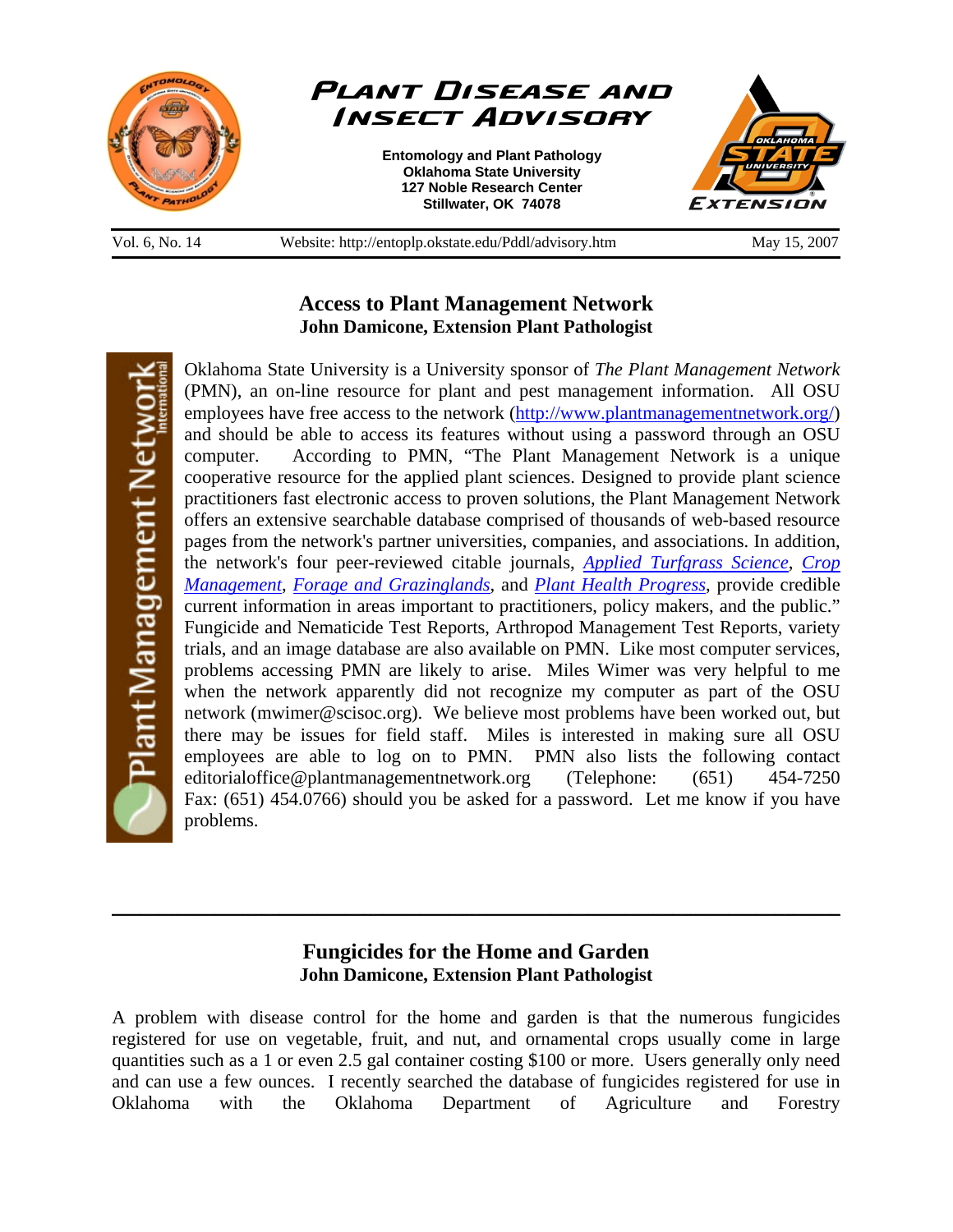(http://www.kellysolutions.com/ok/) for home and garden brands of fungicide active ingredients. The following active ingredients are registered for use in Oklahoma:

Calcium polysulfide: Lime sulfur dormant spray for fruit trees and ornamentals that is particularly useful for peach leaf curl. Lime sulfur is sold under Bonide and Hi-Yield brands.

Captan: A broad spectrum, protectant fungicide for fruit, ornamentals, turf, and seed treatment uses sold under Bonide and Hi-Yield brands.

Chlorothalonil: Same active ingredient as Bravo. Chlorothalonil is a protectant fungicide with broad-spectrum activity against most foliar diseases sold under Bonide, Ferti-lome, GardenTech, Gordon, Hi-Yield, and Ortho brands for use on vegetable crops, stone fruits, and ornamentals.

Copper hydroxide: Same active ingredient as Kocide. A broad-spectrum, protectant fungicide and bactericide labeled on vegetable crops, fruits, nuts, and ornamentals under Ferti-lome and Hi-Yield brands.

Copper octanoate: A copper soap fungicide and bactericide registered under Natural Guard and Bonide brands for use on vegetable crops, fruits, nuts, and ornamentals.

Copper sulfate: Often called Bordeaux mixture, it is the original broad-spectrum protectant fungicide and bactericide. Copper sulfate is sold under Hi-Yield and Gordon brands for use on vegetable crops, fruits, nuts, and ornamentals.

Mancozeb: Broad-spectrum fungicide for use on vegetable crops, grapes and ornamentals under the Bonide brand. Mancozeb is the same active ingredient as Dithane and is often tank-mixed with copper in tomato spray programs.

Maneb: Broad-spectrum fungicide for use on vegetable crops, grapes, and ornamentals under the Gordon and Hi-Yield brands. Maneb is often tank-mixed with copper in tomato spray programs.

Myclobutanil: A systemic triazole fungicide for use on fruit, ornamentals and turf under the Spectracide brand. It is the same active ingredient as Nova and is particularly useful for control of cedar-apple rust, other rusts, and powdery mildews.

Propiconazole: A systemic triazole fungicide for use on fruit, ornamentals, nuts, and turf under Bonide, Ferti-lome, and Gordon brands. It is the same active ingredient as Tilt. A tank mixture of propiconazole and chlorothalonil is excellent for control of black spot on rose.

Streptomycin sulfate: An antibiotic for control of fire blight on fruit and ornamentals under the Ferti-lome brand.

Sulfur: Effective against powdery mildew on a range of vegetable, fruit, and ornamental crops under the Hi-Yield, Ferti-lome, Green Light, and Bonide Brands. All are 90% wettable sulfur that can be applied as a spray or dust. Wettable powder formulations of sulfur can be difficult to mix with water.

Tebuconazole: A systemic triazole fungicide for use on ornamentals and turf under the Bayer Advanced brand. It is the same active ingredient as Folicur.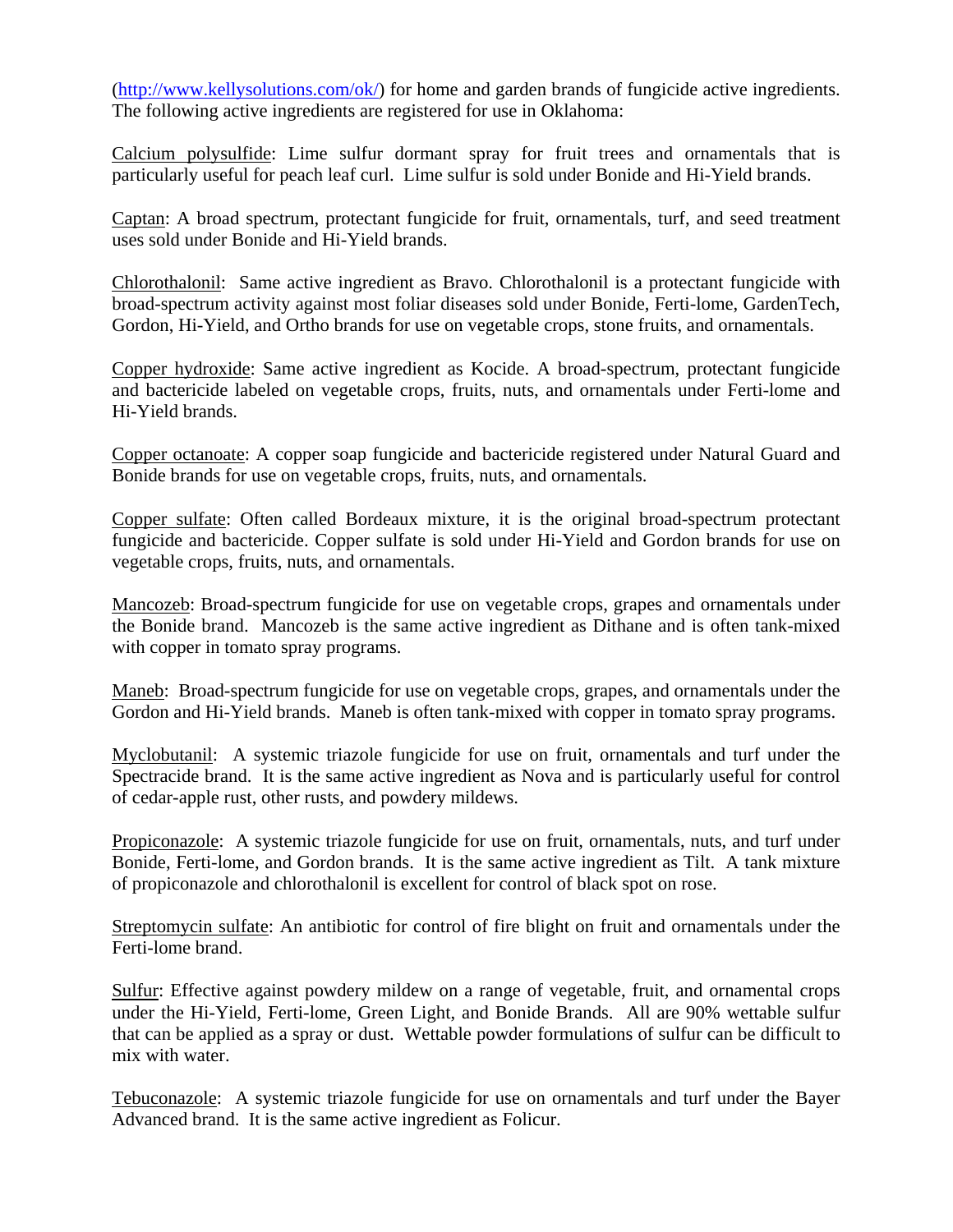Thiophanate-methyl: A systemic benzimidazole fungicide for use on ornamentals and turf under the Ferti-lome, Green Light, and Bonide brands. It is the same active ingredient as Topsin.

Triademifon: A systemic triazole fungicide for use on ornamentals and turf under the Green Light brand. It is the same active ingredient as Bayleton.

Triforine: A systemic triazole fungicide for use on ornamentals under the Ortho brand. It is mostly used for control of black spot on rose.

\_\_\_\_\_\_\_\_\_\_\_\_\_\_\_\_\_\_\_\_\_\_\_\_\_\_\_\_\_\_\_\_\_\_\_\_\_\_\_\_\_\_\_\_\_\_\_\_\_\_\_\_\_\_\_\_\_\_\_\_\_\_\_\_\_\_\_\_\_\_\_\_\_\_\_\_\_\_

The next challenge is to find a source for these products.



## **Spray Program for Tomato Diseases John Damicone, Extension Plant Pathologist**

Recent rains and high humidity should serve as a reminder for tomato growers to implement a preventive timely spray program for managing foliar diseases. Foliar diseases damage plants by causing premature defoliation and blemishing of fruit. The most common foliar diseases of tomato are bacterial spot, bacterial speck, and Septoria leaf spot, a fungal disease. These diseases can be difficult to distinguish, particularly in the early stages of disease development. On older plants with fruit, bacterial spot and speck may produce spots on fruit. Early blight

apparently is a problem in southern Oklahoma, but I have personally never seen it. Control of these diseases is important in maintaining productive foliage and for providing shade to fruit for prevention of sunscald.

A spray program is needed to achieve adequate disease control because resistance to common foliar diseases is not available in tomato varieties. Formulations of chlorothalonil (e.g., Bravo) and mancozeb (e.g., Dithane) are effective against Septoria leaf spot and early blight. Where bacterial spot and speck are anticipated, sprays with a copper such as copper hydroxide (e.g., Kocide) are effective. Kocide can be used alone, but it is less effective than chlorothalonil or mancozeb on Septoria and early blight. Therefore, tank-mixes of mancozeb + copper hydroxide or chlorothalonil + copper hydroxide should be used where the grower is uncertain of the cause of the disease or where both fungal and bacterial diseases are present (a common occurrence). A problem with treatments containing mancozeb for tomato is the 5-day pre-harvest restriction. Consider applying chlorothalonil, coppers, or chlorothalonil + coppers during the harvest periods.

The first spray should be made at bloom and a 7-10 day schedule should be maintained thereafter. A preventive schedule is critical because these diseases are difficult to control once they become established. The fungicides must be reapplied regularly to protect new growth and